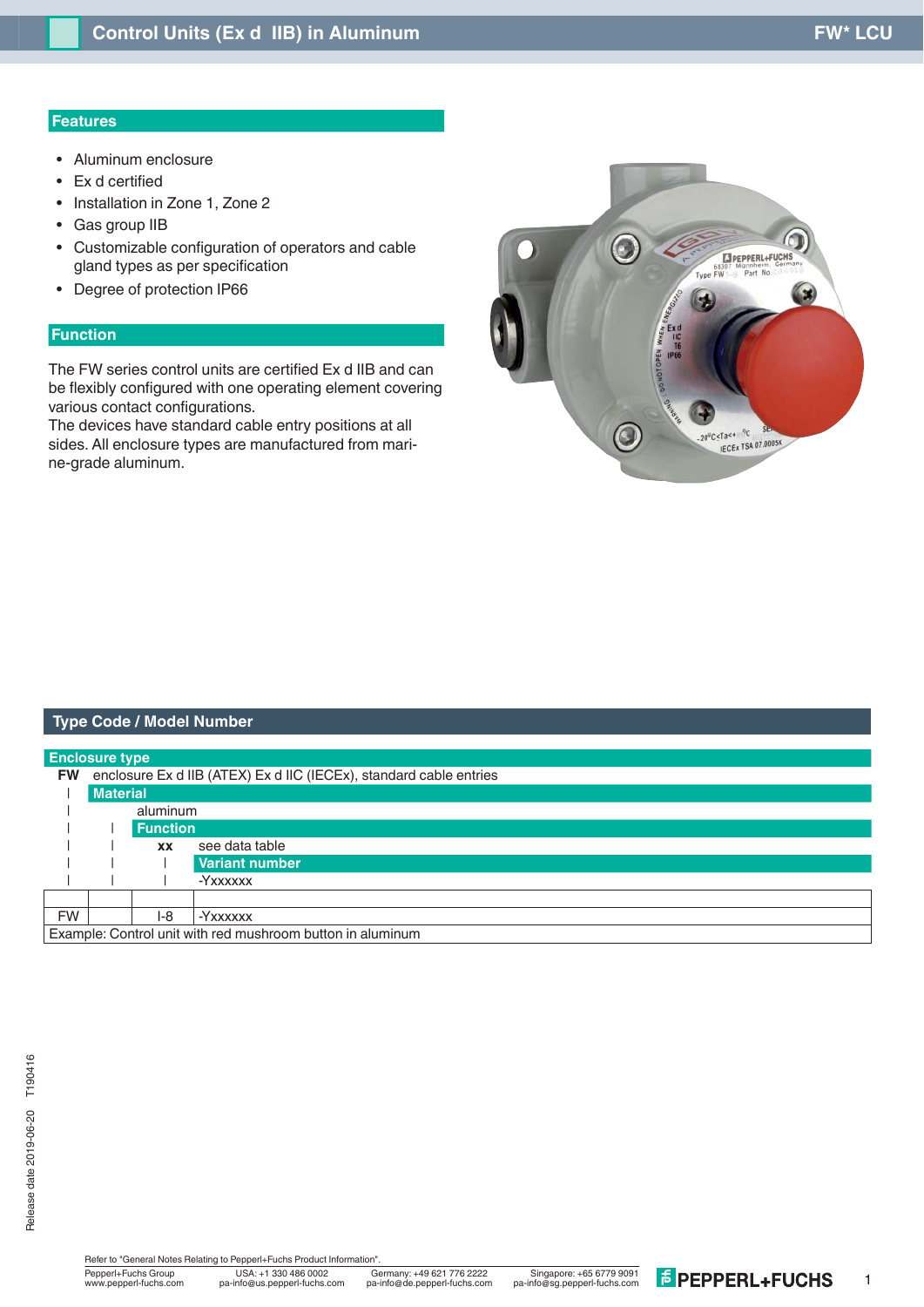| <b>Technical Data</b>                     |                                                                                                                                                                                                                        |  |  |  |  |  |  |  |
|-------------------------------------------|------------------------------------------------------------------------------------------------------------------------------------------------------------------------------------------------------------------------|--|--|--|--|--|--|--|
| <b>Electrical specifications</b>          |                                                                                                                                                                                                                        |  |  |  |  |  |  |  |
| Operating voltage                         | 240 V AC max.                                                                                                                                                                                                          |  |  |  |  |  |  |  |
| Operating current                         | see data tables                                                                                                                                                                                                        |  |  |  |  |  |  |  |
| Function                                  | see data tables                                                                                                                                                                                                        |  |  |  |  |  |  |  |
| <b>Mechanical specifications</b>          |                                                                                                                                                                                                                        |  |  |  |  |  |  |  |
| <b>Dimensions</b>                         | see data tables                                                                                                                                                                                                        |  |  |  |  |  |  |  |
| Enclosure cover                           | detachable                                                                                                                                                                                                             |  |  |  |  |  |  |  |
| Cover fixing                              | stainless steel socket cap head screws                                                                                                                                                                                 |  |  |  |  |  |  |  |
| <b>Screws</b>                             | M <sub>6</sub>                                                                                                                                                                                                         |  |  |  |  |  |  |  |
| <b>Number</b>                             | 4                                                                                                                                                                                                                      |  |  |  |  |  |  |  |
| <b>Tightening torque</b>                  | 3 Nm                                                                                                                                                                                                                   |  |  |  |  |  |  |  |
| <b>Yield stress</b>                       | min. 450 N/mm <sup>2</sup>                                                                                                                                                                                             |  |  |  |  |  |  |  |
| Degree of protection                      | <b>IP66</b>                                                                                                                                                                                                            |  |  |  |  |  |  |  |
| Mass                                      | approx. 1.2 kg                                                                                                                                                                                                         |  |  |  |  |  |  |  |
| Cable entry                               | metric threaded                                                                                                                                                                                                        |  |  |  |  |  |  |  |
| Grounding                                 | M6 external grounding points                                                                                                                                                                                           |  |  |  |  |  |  |  |
| <b>Material</b>                           |                                                                                                                                                                                                                        |  |  |  |  |  |  |  |
| Enclosure                                 | Aluminum alloy                                                                                                                                                                                                         |  |  |  |  |  |  |  |
| Finish                                    | epoxy coated RAL 7032                                                                                                                                                                                                  |  |  |  |  |  |  |  |
| Cover seal                                | nitrile O-ring                                                                                                                                                                                                         |  |  |  |  |  |  |  |
| Flamepath grease                          | Fluid film grade AR                                                                                                                                                                                                    |  |  |  |  |  |  |  |
| <b>Ambient conditions</b>                 |                                                                                                                                                                                                                        |  |  |  |  |  |  |  |
| Ambient temperature                       | $-20$ 60 °C (-4  140 °F)                                                                                                                                                                                               |  |  |  |  |  |  |  |
|                                           | Data for application in connection with hazardous areas                                                                                                                                                                |  |  |  |  |  |  |  |
| <b>EU-Type Examination</b><br>Certificate | <b>SIRA 07 ATEX 1132X</b>                                                                                                                                                                                              |  |  |  |  |  |  |  |
| Marking                                   | $\langle \mathbf{\epsilon} \mathbf{x} \rangle$<br><b>II2G</b><br>Ex d IIB T*<br>T6 @ Ta +60 °C                                                                                                                         |  |  |  |  |  |  |  |
| <b>International approvals</b>            |                                                                                                                                                                                                                        |  |  |  |  |  |  |  |
| <b>IECEx approval</b>                     | <b>IECEx TSA 07.0005X</b>                                                                                                                                                                                              |  |  |  |  |  |  |  |
| <b>Conformity</b>                         |                                                                                                                                                                                                                        |  |  |  |  |  |  |  |
| Degree of protection                      | EN60529                                                                                                                                                                                                                |  |  |  |  |  |  |  |
| Usage category                            | IEC / EN 60947-3                                                                                                                                                                                                       |  |  |  |  |  |  |  |
| CE marking                                | 0102                                                                                                                                                                                                                   |  |  |  |  |  |  |  |
| <b>General information</b>                |                                                                                                                                                                                                                        |  |  |  |  |  |  |  |
| Supplementary information                 | EC-Type Examination Certificate, Statement of Conformity, Declaration of Conformity,<br>Attestation of Conformity and instructions have to be observed where applicable. For<br>information see www.pepperl-fuchs.com. |  |  |  |  |  |  |  |
| Ordering information                      | This device will be delivered completely configured and assembled ready for use. For<br>configuration details please contact Customer Service.                                                                         |  |  |  |  |  |  |  |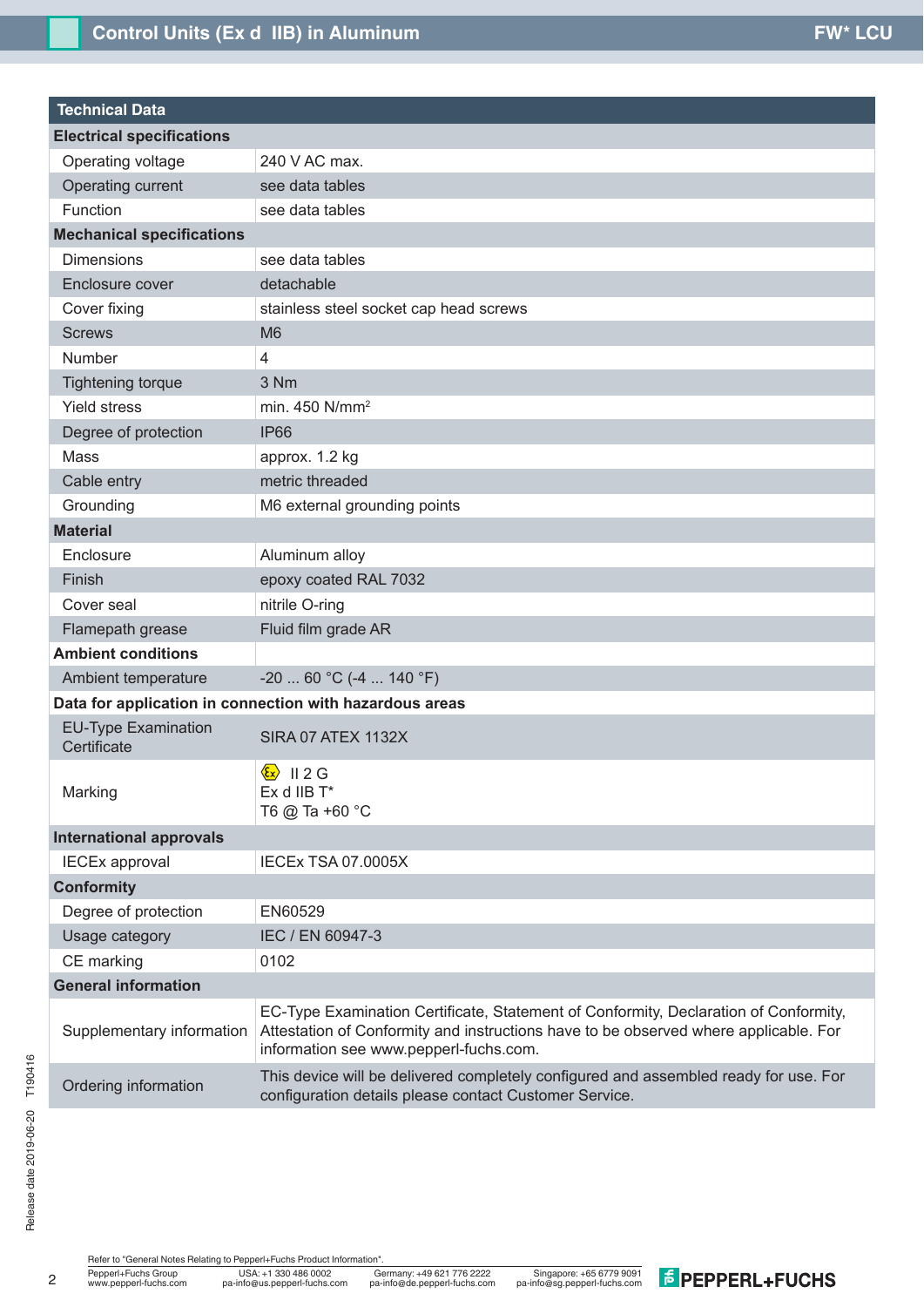# **Dimensions**

l





| <b>Legend</b>  |                                        |  |  |  |  |  |
|----------------|----------------------------------------|--|--|--|--|--|
| A              | Height                                 |  |  |  |  |  |
| в              | Width                                  |  |  |  |  |  |
| C              | Depth                                  |  |  |  |  |  |
| C <sub>1</sub> | Depth with operating element           |  |  |  |  |  |
| G              | Mounting holes distance,<br>vertical   |  |  |  |  |  |
| н              | Mounting holes distance,<br>horizontal |  |  |  |  |  |
| J              | Mounting holes diameter                |  |  |  |  |  |
|                | $\ldots$ [D] Cable entry faces         |  |  |  |  |  |

Dimension values see data table. Image and drawing are generic for this device type and may deviate from the specific variant.

| <b>Dimensions and Enclosure Details</b> |                                 |     |    |                |                      |    |                |                            |                         |                                        |                                      |                       |
|-----------------------------------------|---------------------------------|-----|----|----------------|----------------------|----|----------------|----------------------------|-------------------------|----------------------------------------|--------------------------------------|-----------------------|
| <b>Type</b>                             | <b>External dimensions [mm]</b> |     |    |                | <b>Mounting [mm]</b> |    |                | <b>Cable Entries</b>       |                         |                                        | <b>Terminals</b>                     |                       |
|                                         | A                               | B.  | C. | C <sub>1</sub> | G                    | H  | J.             | Faces A+B<br><b>M20</b>    | Faces C+D<br><b>M20</b> | <b>Torque</b><br>[Nm]                  | <b>Capacity</b><br>$\mathsf{[mm^2]}$ | <b>Torque</b><br>[Nm] |
| FWI-1                                   | 114                             | 114 | 91 | 108            | 54                   | 95 | $\overline{7}$ | 1x metric ISO<br>pitch 1.5 | 1x Stopping<br>Plug     | see datasheets<br>of stopping<br>plugs | 1.5                                  | 1.2                   |
| FWI-3                                   | 114                             | 114 | 91 | 133            | 54                   | 95 | $\overline{7}$ |                            |                         |                                        | 1.5                                  | 1.2                   |
| FWI-6                                   | 114                             | 114 | 91 | 133            | 54                   | 95 | $\overline{7}$ |                            |                         |                                        | 1.5                                  | 1.2                   |
| FWI-8                                   | 114                             | 114 | 91 | 133            | 54                   | 95 | $\overline{7}$ |                            |                         |                                        | 1.5                                  | 1.2                   |
| <b>FW210</b>                            | 114                             | 114 | 60 | 126            | 54                   | 95 | $\overline{7}$ |                            |                         |                                        | 2.5                                  | 0.8                   |
| <b>FW220</b>                            | 114                             | 114 | 60 | 126            | 54                   | 95 | $\overline{7}$ |                            |                         |                                        | 2.5                                  | 0.8                   |

Pepperl+Fuchs Group Germany: +49 621 776 2222 USA: +1 330 486 0002 Singapore: +65 6779 9091 www.pepperl-fuchs.com pa-info@us.pepperl-fuchs.com pa-info@sg.pepperl-fuchs.com pa-info@de.pepperl-fuchs.com Refer to "General Notes Relating to Pepperl+Fuchs Product Information"<br>
Pepperl+Fuchs Group<br>
Www.pepperl-fuchs.com pa-info@us.pepperl-fuchs.com pa-